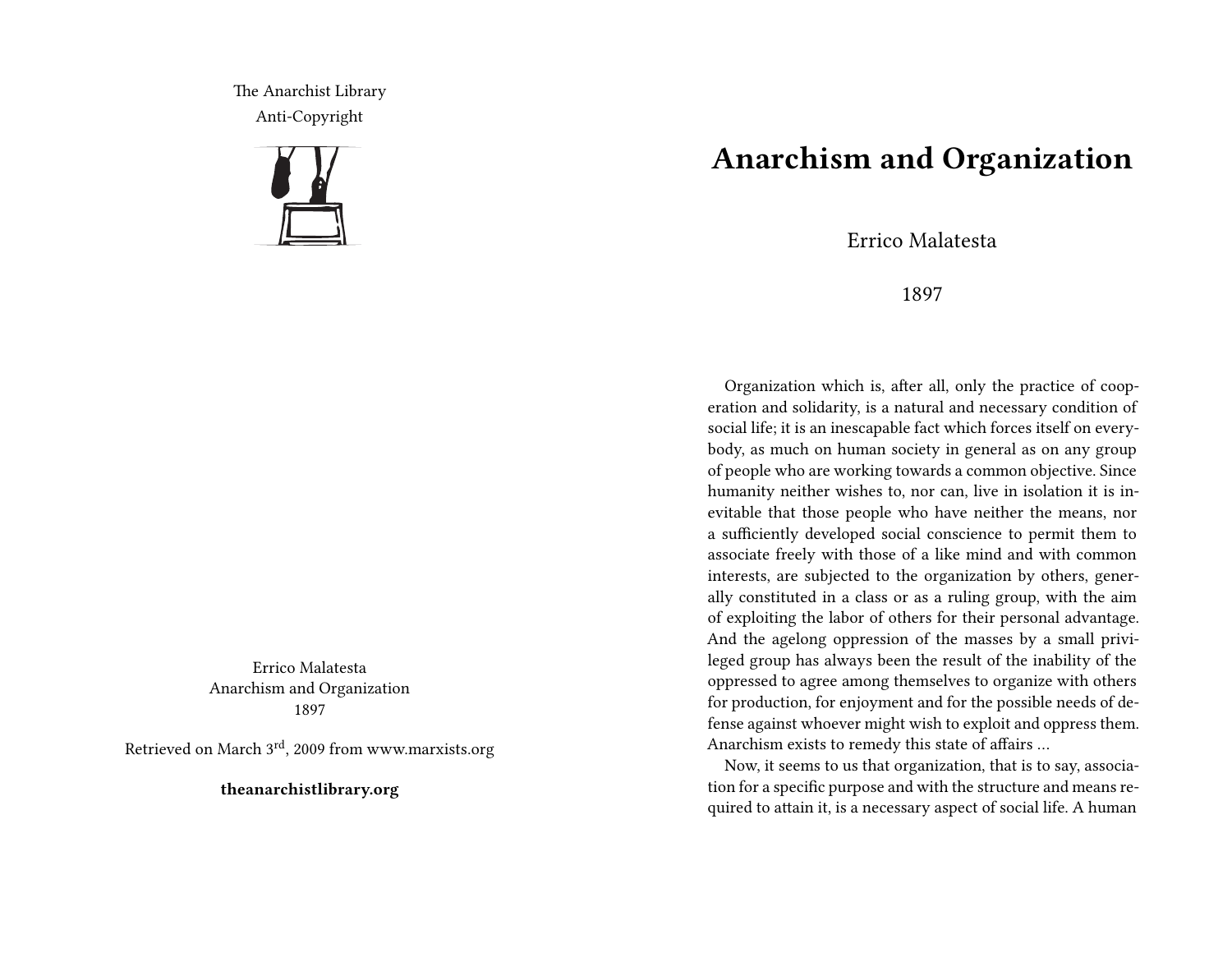being in isolation cannot even live the life of a beast, for they would be unable to obtain nourishment for themselves, except perhaps in tropical regions or when the population is exceptionally sparse; and they would be, without exception, unable to rise much above the level of an animal. Having therefore to join with other humans, or more accurately, finding themselves united to them as a consequence of the evolutionary antecedents of the species, they must submit to the will of others (be enslaved) or subject others to his/her will (be in authority) or live with others in fraternal agreement in the interests of the greatest good of all (be an associate). Nobody can escape from this necessity.

Admitting as a possibility the existence of a community organized without authority, that is without compulsion — and anarchists must admit the possibility, or anarchism would have no meaning — let us pass on to discuss the organization of the anarchist movement.

In this case too, organization seems useful and necessary. If a movement means the whole — individuals with a common objective which they exert themselves to attain  $-$  it is natural that they should agree among themselves, join forces, share out the tasks and take all those steps which they think will lead to the achievement of those objectives. To remain isolated, each individual acting or seeking to act on their own without coordination, without preparation, without their modest efforts to a strong group, means condemning oneself to impotence, wasting one's efforts in small ineffectual action, and to lose faith very soon in one's aims and possibly being reduced to complete inactivity.

A mathematician, a chemist, a psychologist or a sociologist may say they have no programme or are concerned only with establishing the truth. They seek knowledge, they are not seeking to do something. But anarchism and socialism are not sciences; they are proposals, projects, that anarchists and social-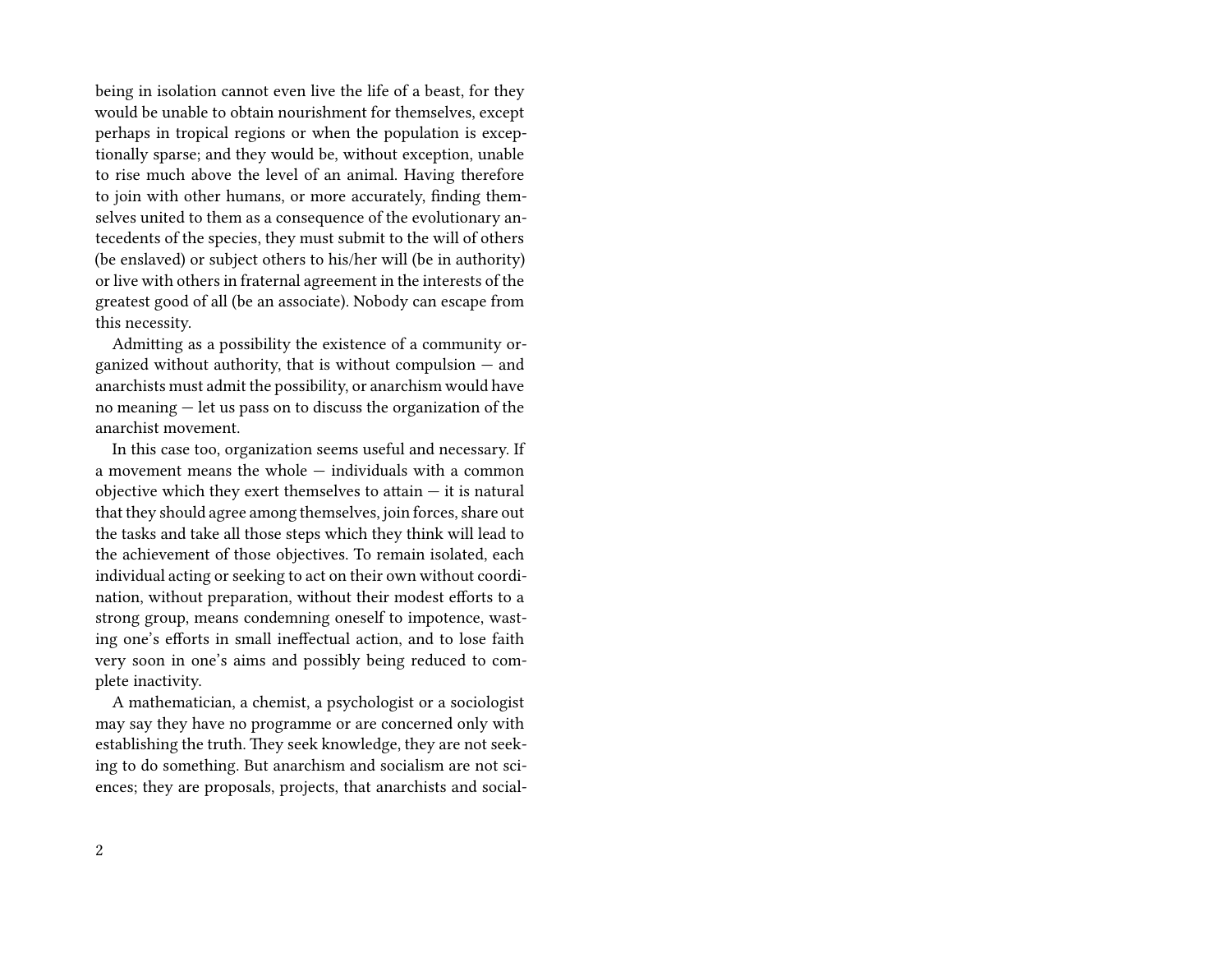ists seek to realize and which, therefore need to be formulated as definite programs.

If it is true that organization creates leaders; if it is true that anarchists are unable to come together and arrive at an agreement without submitting themselves to an authority, this means that they are not yet very good anarchists, and before thinking of establishing an anarchist society within the world they must think of making themselves able to live anarchistically. The remedy does not lie in the abolition of organization but in the growing consciousness of each individual member. In small as well as large societies, apart from brute force, of which it cannot be a question for us, the origin and justification for authority lies in social disorganization.

When a community has needs and its members do not know how to organize spontaneously to provide them, someone comes forward, an authority who satisfies those needs by utilizing the services of all and directing them to their liking. If the roads are unsafe and the people do not know what measures to take, a police force emerges which in return for whatever services it renders expects to be supported and paid, as well as imposing itself and throwing its weight around; if some article is needed, and the community does not know how to arrange with the distant producers to supply it in exchange for goods produced locally, the merchant will appear who will profit by dealing with the needs of one section to sell and of the other to buy, and impose his/her own prices both on the producer and the consumer. This is what has happened in our midst; the less organized we have been, the more prone are we to be imposed on by a few individuals. And this is understandable. So much so that organization, far from creating authority, is the only cure for it and the only means whereby each one of us will get used to taking an active and conscious part in the collective work, and cease being passive instruments in the hands of leaders.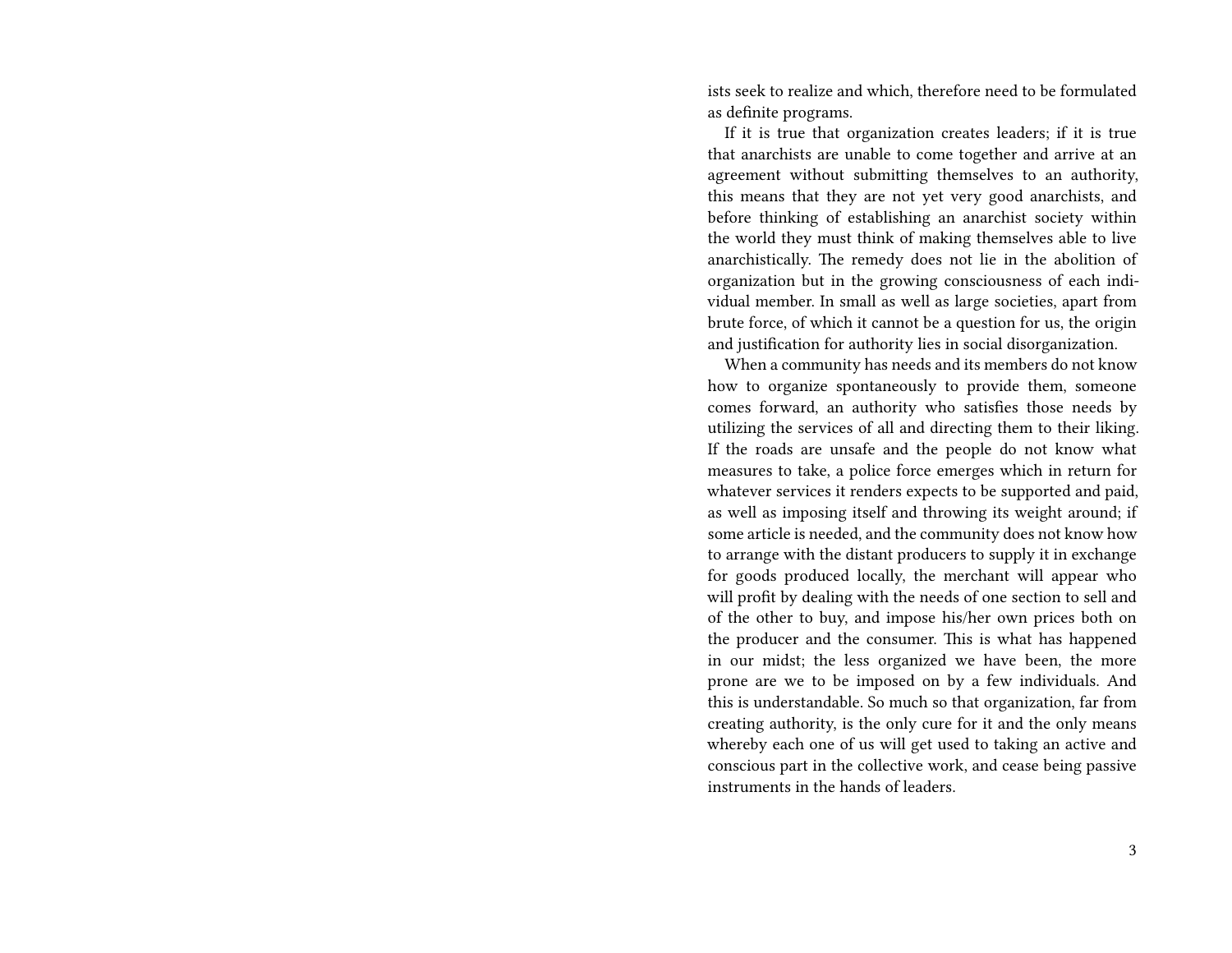But an organization, it is argued, presupposes an obligation to coordinate one's own activities with those of others; thus it violates liberty and fetters initiative. As we see it, what really takes away liberty and makes initiative impossible is the isolation which renders it powerless. Freedom is not an abstract right but the possibility of acting; this is true among ourselves as well as society as a whole. And it is by cooperation with our fellow human beings that we find the means to express our activity and our power of initiative.

An anarchist organization must allow for complete autonomy, and independence, and therefore full responsibility, to individuals and groups; free agreement between those who think it useful to come together for cooperative action, for common aims; a moral duty to fulfill one's pledges and to take no action which is contrary to the accepted programme. On such bases one then introduces practical forms and suitable instruments to give real life to the organization. Thus the groups, the federation of groups, the federations of federations, meetings, congresses, correspondence committees and so on. But this also must be done freely, in such a way as not to restrict the thought and the initiative of individual members, but only to give greater scope to the efforts which in isolation would be impossible or ineffective. Thus for an anarchist organization congress, in spite of all the disadvantages from which they suffer as representative bodies, are free from authoritarianism in any shape or form because they do not legislate and do not impose their deliberations on others. They serve to maintain and increase personal contacts among the most active comrades, to summarize and encourage programmatic studies on the ways and means for action; to acquaint everybody with the situation in the regions and the kind of action most urgently needed; to summarize the various currents of anarchist opinions at the time and to prepare some kind of statistics therefrom. And their decisions are not binding, but simply suggestions, advice and proposals to submit to all concerned, and they do not become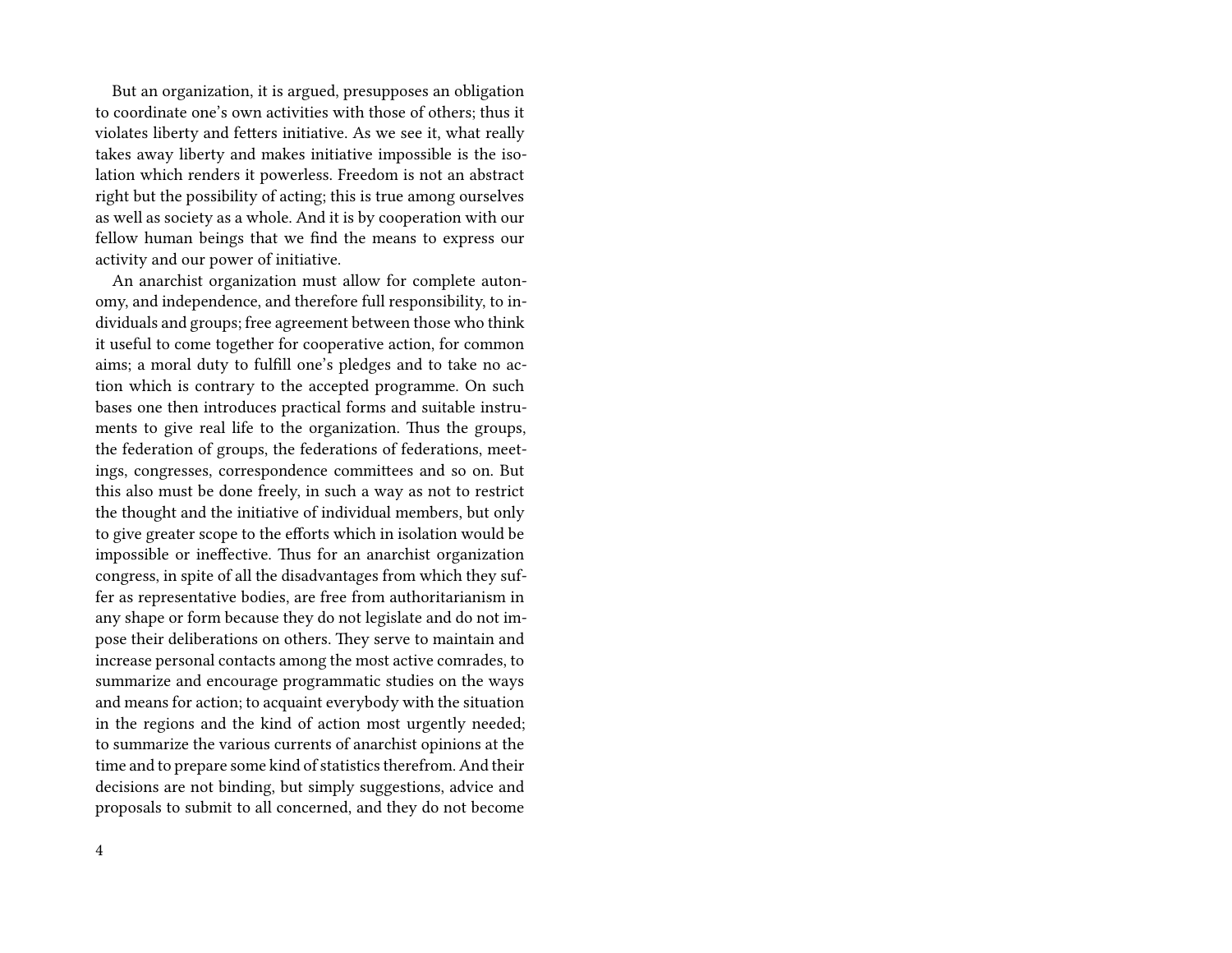be rulers, and as impotent as all rulers are where the general good is concerned.

binding and executive except for those who accept them and for as long as they accept them. The administrative organs they nominate — Correspondence Commissions, etc. — have no directive powers, do not take initiatives except for those who specifically solicit and approve of them, and have no authority to impose their own views, which they can certainly hold and propagate as groups of comrades, but which cannot be presented as the official views of the organization. They publish the resolutions of the congresses and the opinions and proposals communicated to them by groups and individuals; and they act for those who want to make use of them, to facilitate relations between groups, and cooperation between those who are in agreement on various initiatives; each is free to correspond with whoever he/she likes direct, or make use of the other committees nominated by specific groupings.

In an anarchist organization individual members can express any opinion and use every tactic which is not in contradiction with the accepted principles and does not interfere with the activities of others. In every case a particular organization last so long as the reasons for union are superior to those for dissension; otherwise it disbands and makes way for other, more homogenous groupings. Certainly the life and permanence of an organization is a condition for success in the long struggle before us, and besides, it is natural that every institution should by instinct aim at lasting indefinitely. But the duration of a libertarian organization must be the result of the spiritual affinity of its members and of the adaptability of its constitution to the continually changing circumstances. When it can no longer serve a useful purpose it is better that it should die.

We would certainly be happy if we could all get along well together and unite all the forces of anarchism in a strong movement; but we do not believe in the solidity of organizations which are built on concessions and assumptions and in which there is no real agreement and sympathy between members. Better disunited than badly united. But we would wish that